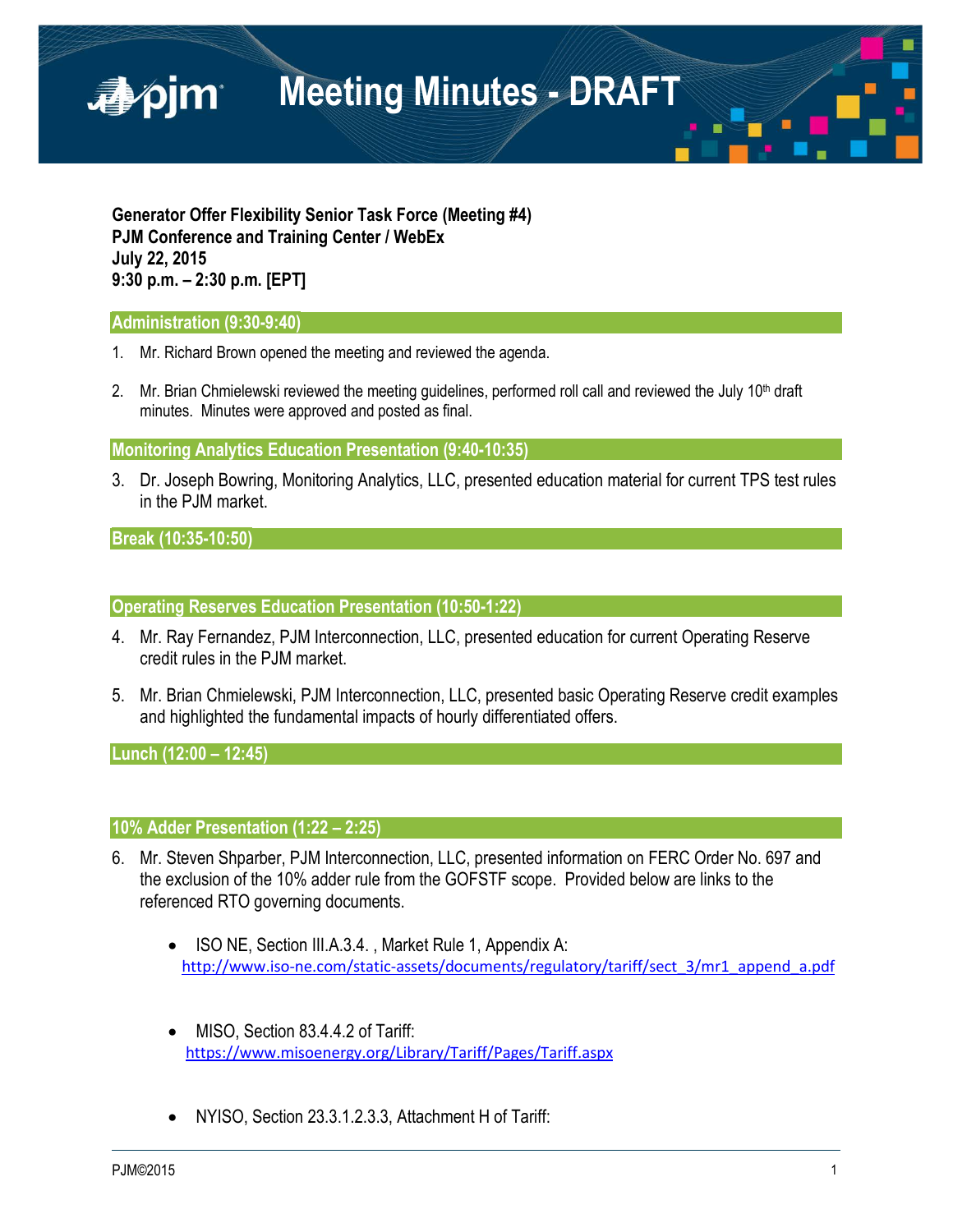### [https://nyisoviewer.etariff.biz/ViewerDocLibrary//MasterTariffs//9FullTariff.pdf](https://nyisoviewer.etariff.biz/ViewerDocLibrary/MasterTariffs/9FullTariff.pdf)

### **Future Agenda Items (2:25-2:30)**

- 7. Options Matrix development
- 8. Document Action Items

■pjm

- 9. Further Settlement impacts with examples
- 10. Markets Gateway interactions

### **Future Meeting Dates**

| August 21 <sup>st</sup> | $9:30$ am $-4:00$ pm | Conference and Training Center /<br>WebEx |
|-------------------------|----------------------|-------------------------------------------|
| September 4th           | $9:30$ am $-4:00$ pm | Conference and Training Center /<br>WebEx |
| September 18th          | $9:30$ am $-4:00$ pm | Conference and Training Center /<br>WebEx |
| October 21st            | $9:30$ am $-4:00$ pm | Conference and Training Center /<br>WebEx |

#### Author: B. Chmielewski

#### **Anti-trust:**

You may not discuss any topics that violate, or that might appear to violate, the antitrust laws including but not limited to agreements between or among competitors regarding prices, bid and offer practices, availability of service, product design, terms of sale, division of markets, allocation of customers or any other activity that might unreasonably restrain competition. If any of these items are discussed the chair will re-direct the conversation. If the conversation still persists, parties will be asked to leave the meeting or the meeting will be adjourned.

#### **Code of Conduct:**

As a mandatory condition of attendance at today's meeting, attendees agree to adhere to the PJM Code of Conduct as detailed in PJM Manual M-34 section 4.5, including, but not limited to, participants' responsibilities and rules regarding the dissemination of meeting discussion and materials.

#### **Public Meetings/Media Participation:**

Unless otherwise noted, PJM stakeholder meetings are open to the public and to members of the media. Members of the media are asked to announce their attendance at all PJM stakeholder meetings at the beginning of the meeting or at the point they join a meeting already in progress. Members of the Media are reminded that speakers at PJM meetings cannot be quoted without explicit permission from the speaker. PJM Members are reminded that "detailed transcriptional meeting notes" and white board notes from "brainstorming sessions" shall not be disseminated. Stakeholders are also not allowed to create audio, video or online recordings of PJM meetings.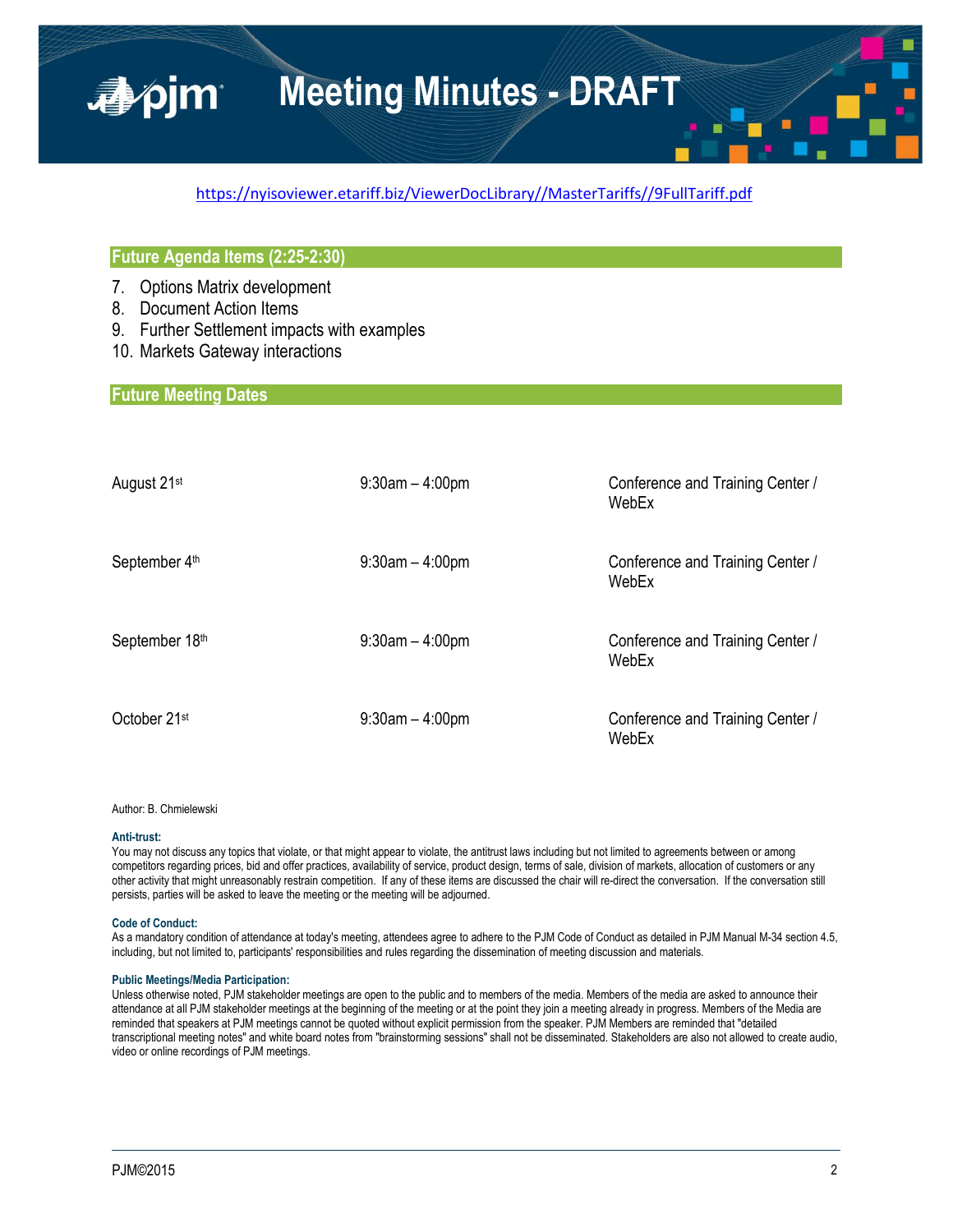## **In-Person Attendees**

apjm

| <b>LAST NAME</b> | <b>FIRST NAME</b> | <b>COMPANY</b>                           | <b>SECTOR</b>               |
|------------------|-------------------|------------------------------------------|-----------------------------|
| Anders           | David             | PJM Interconnection, LLC                 | Not Applicable              |
| Bolan            | Martin            | <b>FirstEnergy Solutions Corporation</b> | <b>Transmission Owner</b>   |
| <b>Bowring</b>   | Joe               | Monitoring Analytics, LLC                | Not Applicable              |
| <b>Brodbeck</b>  | John              | Potomac Electric Power Company           | <b>Electric Distributor</b> |
| <b>Brown</b>     | <b>Rich</b>       | PJM Interconnection, LLC                 | Not Applicable              |
| <b>Brownell</b>  | Stan              | Monitoring Analytics, LLC                | Not Applicable              |
| <b>Bruce</b>     | Susan             | McNees Wallace & Nurick LLC              | Not Applicable              |
| <b>Buffoni</b>   | Jessica           | PJM Interconnection, LLC                 | Not Applicable              |
| Chmielewski      | <b>Brian</b>      | PJM Interconnection, LLC                 | Not Applicable              |
| Ciabattoni       | Joe               | PJM Interconnection, LLC                 | Not Applicable              |
| Cox              | Jason             | Dynegy Power Marketing, Inc.             | <b>Generation Owner</b>     |
| Endress          | Eric              | PJM Interconnection, LLC                 | Not Applicable              |
| Fereshetian      | Damon             | PJM Interconnection, LLC                 | Not Applicable              |
| Fernandez        | Ray               | PJM Interconnection, LLC                 | Not Applicable              |
| Fitch            | Neal              | <b>NRG Power Marketing LLC</b>           | <b>Generation Owner</b>     |
| Foladare         | Kenneth           | <b>IMG Midstream LLC</b>                 | <b>Generation Owner</b>     |
| Ford             | Adrien            | PJM Interconnection, LLC                 | Not Applicable              |
| Greening         | Michele           | Talen Energy Marketing, LLC              | <b>Generation Owner</b>     |
| Griffiths        | Dan               | <b>Consumer Advocates of PJM States</b>  | Not Applicable              |
| Hagaman          | Derek             | <b>GT Power Group</b>                    | Not Applicable              |
| Hauske           | Tom               | PJM Interconnection, LLC                 | Not Applicable              |
| Holland          | Risa              | PJM Interconnection, LLC                 | Not Applicable              |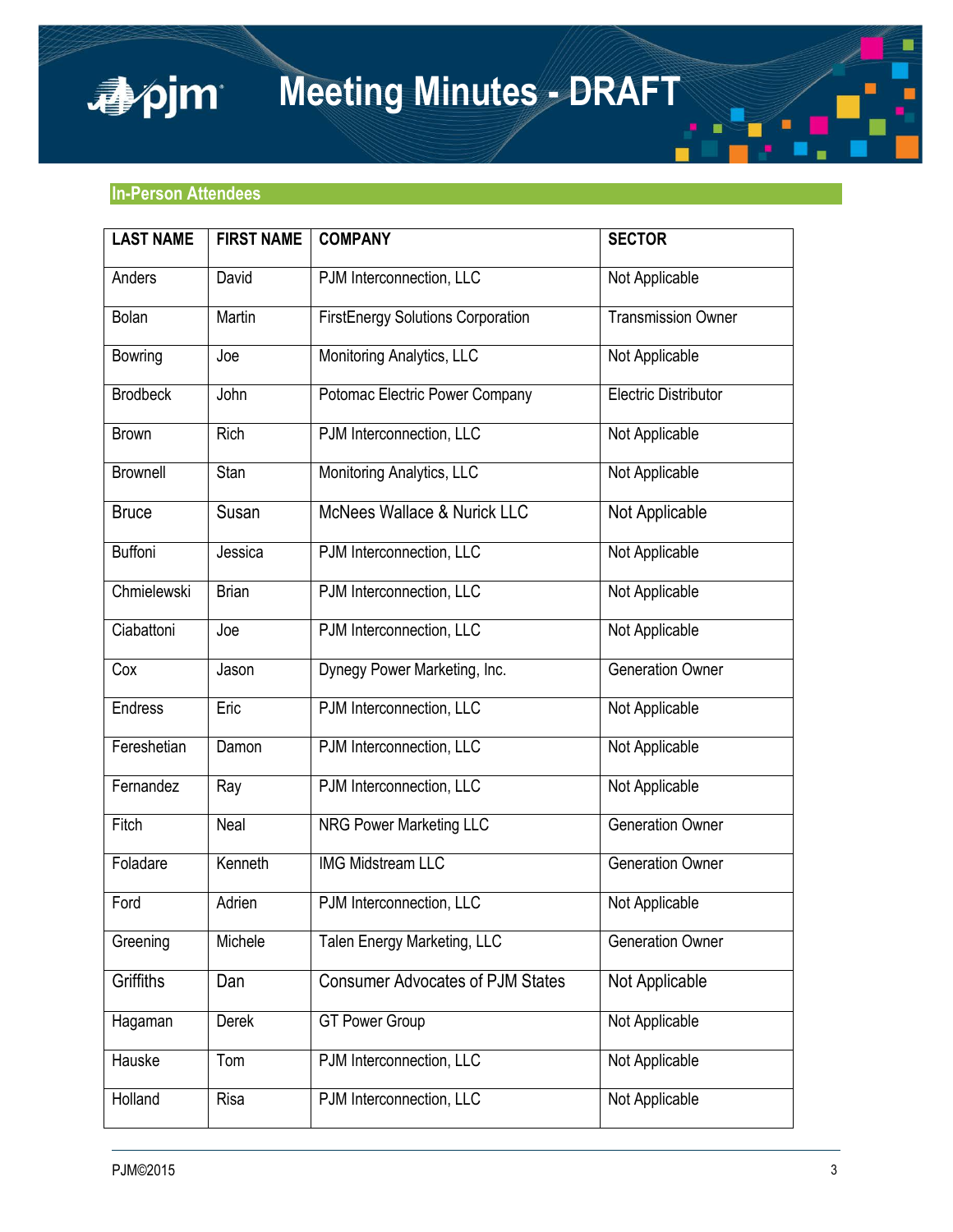

| Jani      | Alpa         | PJM Interconnection, LLC                 | Not Applicable            |
|-----------|--------------|------------------------------------------|---------------------------|
| Johnson   | Carl         | Customized Energy Solutions, Ltd.*       | Not Applicable            |
| Josyula   | Siva         | Monitoring Analytics, LLC                | Not Applicable            |
| Keech     | Adam         | PJM Interconnection, LLC                 | Not Applicable            |
| King      | Kendra       | PJM Interconnection, LLC                 | Not Applicable            |
| Kogut     | George       | <b>New York Power Authority</b>          | <b>Other Supplier</b>     |
| Luna      | Joel         | Monitoring Analytics, LLC                | Not Applicable            |
| Marcino   | Angelo       | PJM Interconnection, LLC                 | Not Applicable            |
| Matheson  | Eric         | Pennsylvania Public Utility Commission   | Not Applicable            |
| Morelli   | Lisa         | PJM Interconnection, LLC                 | Not Applicable            |
| O'Connell | Robert       | Main Line Electricity Market Consultants | Not Applicable            |
| Pratzon   | David        | <b>GT Power Group</b>                    | Not Applicable            |
| Riding    | M.Q.         | <b>Essential Power OPP, LLC</b>          | <b>Transmission Owner</b> |
|           | Scarp        | Calpine Energy Services, L.P.            | <b>Generation Owner</b>   |
| Shah      | Vijay        | PJM Interconnection, LLC                 | Not Applicable            |
| Shparber  | <b>Steve</b> | PJM Interconnection, LLC                 | Not Applicable            |
| Velasco   | Cheryl Mae   | PJM Interconnection, LLC                 | Not Applicable            |
| Ward      | Michael      | PJM Interconnection, LLC                 | Not Applicable            |
| Warshel   | Kim          | PJM Interconnection, LLC                 | Not Applicable            |

## **WebEx / Teleconference Attendees**

|                | LAST NAME   FIRST NAME   COMPANY |                                          | <b>SECTOR</b>             |
|----------------|----------------------------------|------------------------------------------|---------------------------|
| <b>Benchek</b> | Jim                              | <b>FirstEnergy Solutions Corporation</b> | <b>Transmission Owner</b> |
| Bonner (ES)    | Charles                          | Dominion Virginia Power                  | Not Applicable            |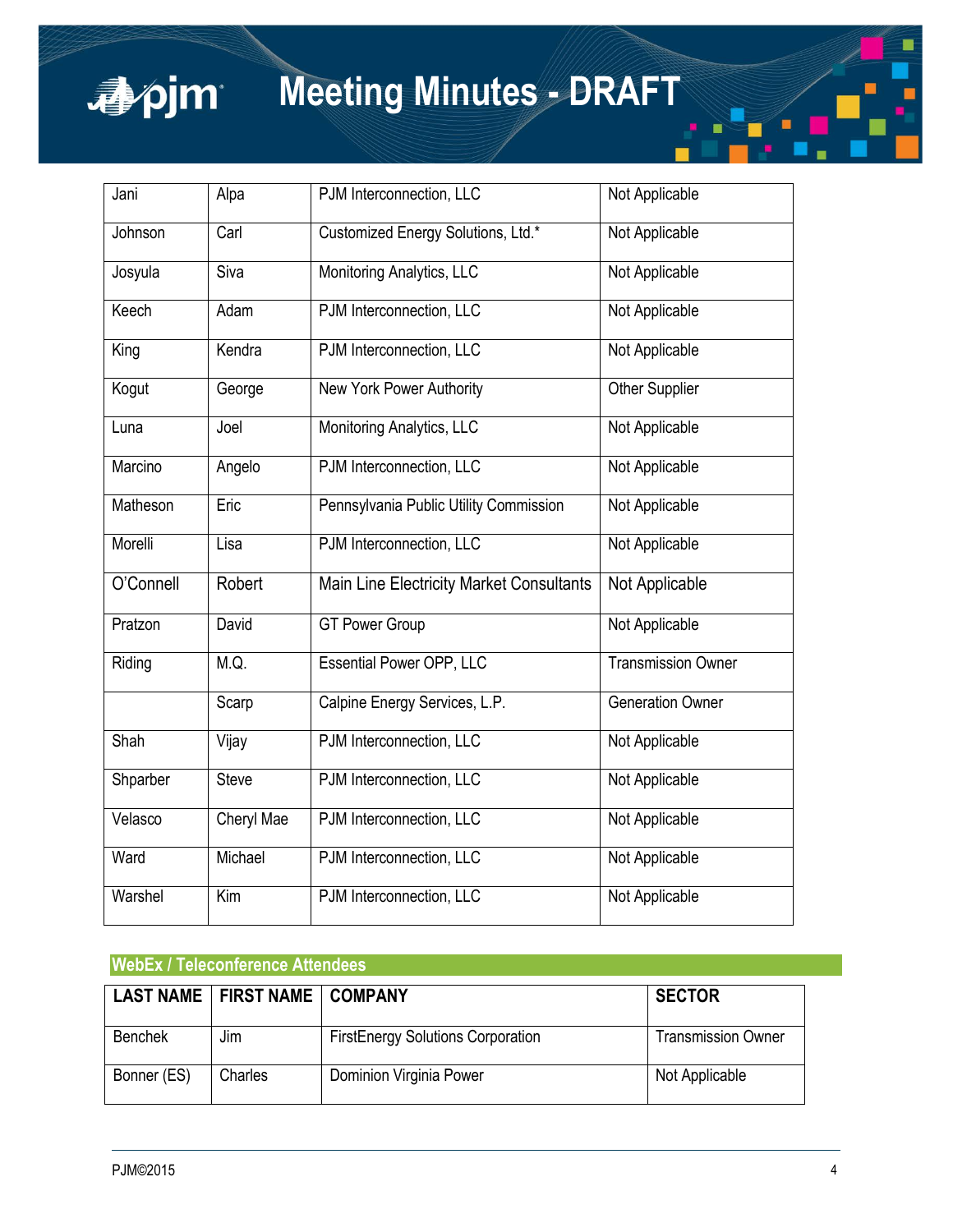

| Boyle           | Glen         | PJM Interconnection, LLC              | Not Applicable            |
|-----------------|--------------|---------------------------------------|---------------------------|
| Budney          | Dave         | PJM Interconnection, LLC              | Not Applicable            |
| Carmean         | Gregory      | <b>OPSI</b>                           | Not Applicable            |
| Citrolo         | John         | PSEG Energy Resources and Trade LLC   | <b>Transmission Owner</b> |
| Coyne           | Suzanne      | PJM Interconnection, LLC              | Not Applicable            |
| DeLosa          | Joseph       | <b>DE Public Service Commission</b>   | Not Applicable            |
| Demuynck        | Rene         | New Jersey Board of Public Utilities  | Not Applicable            |
| Dessender       | Harry        | Customized Energy Solutions, Ltd.*    | Not Applicable            |
| Diamont         | Martin       | PSEG Energy Resources and Trade LLC   | <b>Transmission Owner</b> |
| <b>DiNicola</b> | Laura        | <b>FirstEnergy Corporation</b>        | <b>Transmission Owner</b> |
| Dugan           | Chuck        | East Kentucky Power Cooperative, Inc. | <b>Transmission Owner</b> |
| Dupeire         | Michael      | Ventyx                                | Not Applicable            |
| Eckstein        | Jim          | Duke Energy Business Services LLC     | <b>Generation Owner</b>   |
| Farber          | John         | <b>DE Public Service Commission</b>   | Not Applicable            |
| Feierabend      | <b>Rick</b>  | Dominion Virginia Power               | Not Applicable            |
| Fellon          | <b>Brian</b> | <b>Hess Corporation</b>               | <b>Other Supplier</b>     |
| Filomena        | Guy          | Customized Energy Solutions, Ltd.*    | Not Applicable            |
| Fink            | Sari         | Office of the Ohio Consumers' Counsel | <b>End Use Customer</b>   |
| Fort            | Jim          | The Energy Authority                  | Other Supplier            |
| Garnett         | <b>Bryan</b> | Duke Energy Business Services LLC     | <b>Generation Owner</b>   |
| Gebolys         | Debbie       | Other                                 | Not Applicable            |
| Hall II         | Walter       | Maryland Public Service Commission    | Not Applicable            |
| Hart            | Ron          | Dominion Energy Marketing, Inc.       | <b>Generation Owner</b>   |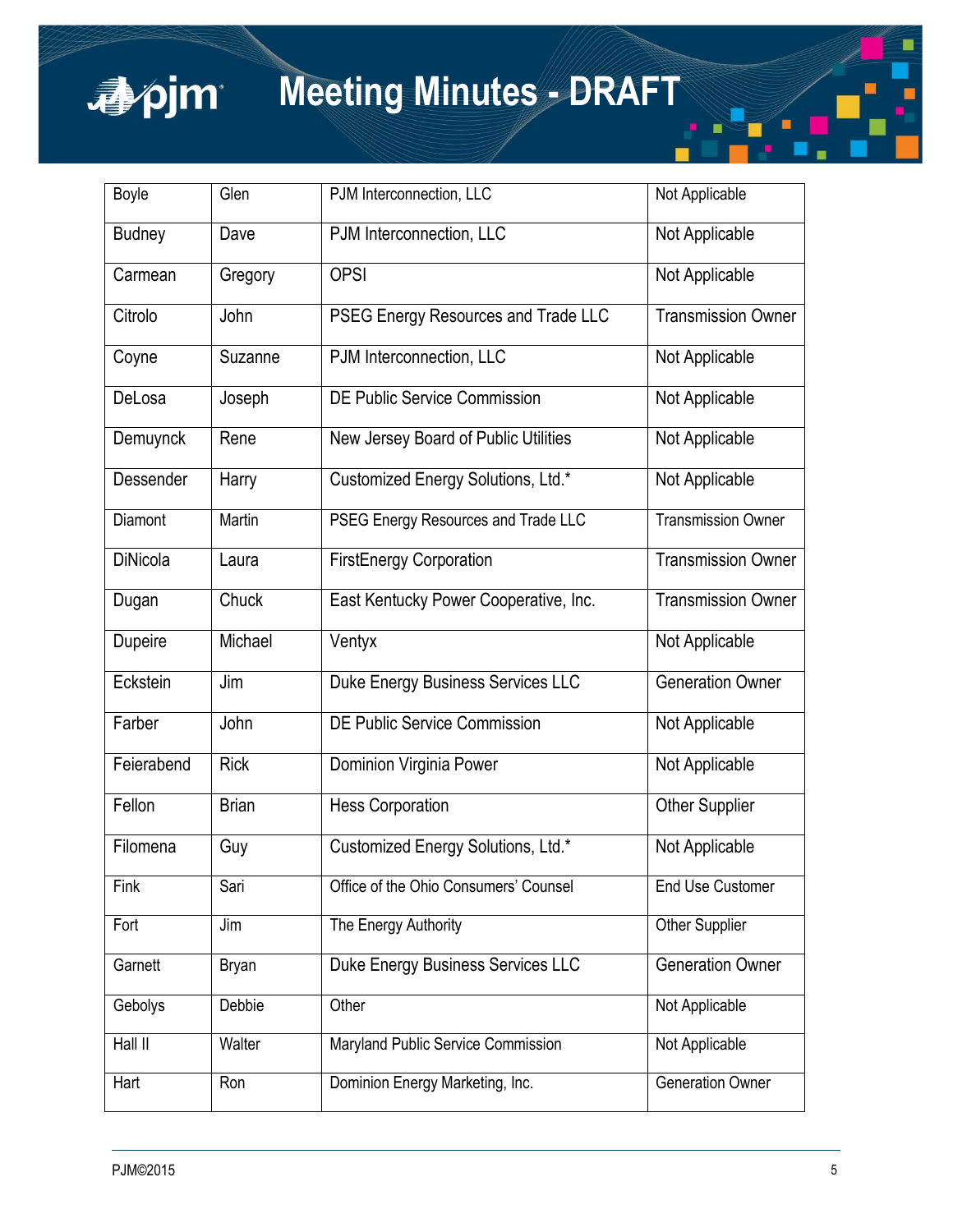

| Hoatson     | Tom          | <b>Riverside Generating, LLC</b>              | <b>Other Supplier</b>       |
|-------------|--------------|-----------------------------------------------|-----------------------------|
| Horstmann   | John         | Dayton Power & Light Company (The)            | <b>Transmission Owner</b>   |
| Hsia        | Eric         | PJM Interconnection, LLC                      | Not Applicable              |
| Hyzinski    | Tom          | Talen Energy Marketing, LLC                   | <b>Generation Owner</b>     |
| Jablonski   | Jim          | Borough of Butler, Butler Electric Division   | <b>Electric Distributor</b> |
| Jardot      | Gina         | <b>Essential Power Rock Springs, LLC</b>      | <b>Transmission Owner</b>   |
| Keefer      | <b>Brian</b> | Dominion Energy Marketing, Inc.               | <b>Generation Owner</b>     |
| Kelly       | Stephen      | <b>Brookfield Energy Marketing LP</b>         | <b>Other Supplier</b>       |
| Lacy        | Catherine    | Dominion Virginia Power                       | Not Applicable              |
| Lakey       | <b>Brian</b> | Appalachian Power Company (APCO Dedicated)    | Not Applicable              |
| LaRocque    | Matt         | PJM Interconnection, LLC                      | Not Applicable              |
| Leopold     | Chris        | Appalachian Power Company (APCO Dedicated)    | Not Applicable              |
| Liang-Nicol | Cecilia      | Allegheny Power (MonPwr Gen)                  | None                        |
| Libbos      | Robin        | <b>Allegheny Power</b>                        | <b>Transmission Owner</b>   |
| Lieberman   | Steven       | Old Dominion Electric Cooperative             | <b>Electric Distributor</b> |
| Ma          | Alex         | Invenergy                                     | <b>Generation Owner</b>     |
| Markiewicz  | Cindy        | <b>FirstEnergy Solutions Corporation</b>      | <b>Transmission Owner</b>   |
| Martin      | Aaron        | <b>CMS Energy Resource Management Company</b> | Other Supplier              |
| Marton      | David        | <b>FirstEnergy Solutions Corporation</b>      | <b>Transmission Owner</b>   |
| McNamara    | Sean         | PJM Interconnection, LLC                      | Not Applicable              |
| Moerner     | Lisa         | Virginia Electric & Power Company             | <b>Transmission Owner</b>   |
| Norton      | Chris        | American Municipal Power, Inc.                | <b>Electric Distributor</b> |
|             |              |                                               |                             |
| O'Connor    | Siobhan      | Energy Authority, Inc. (The)                  | Other Supplier              |

Г